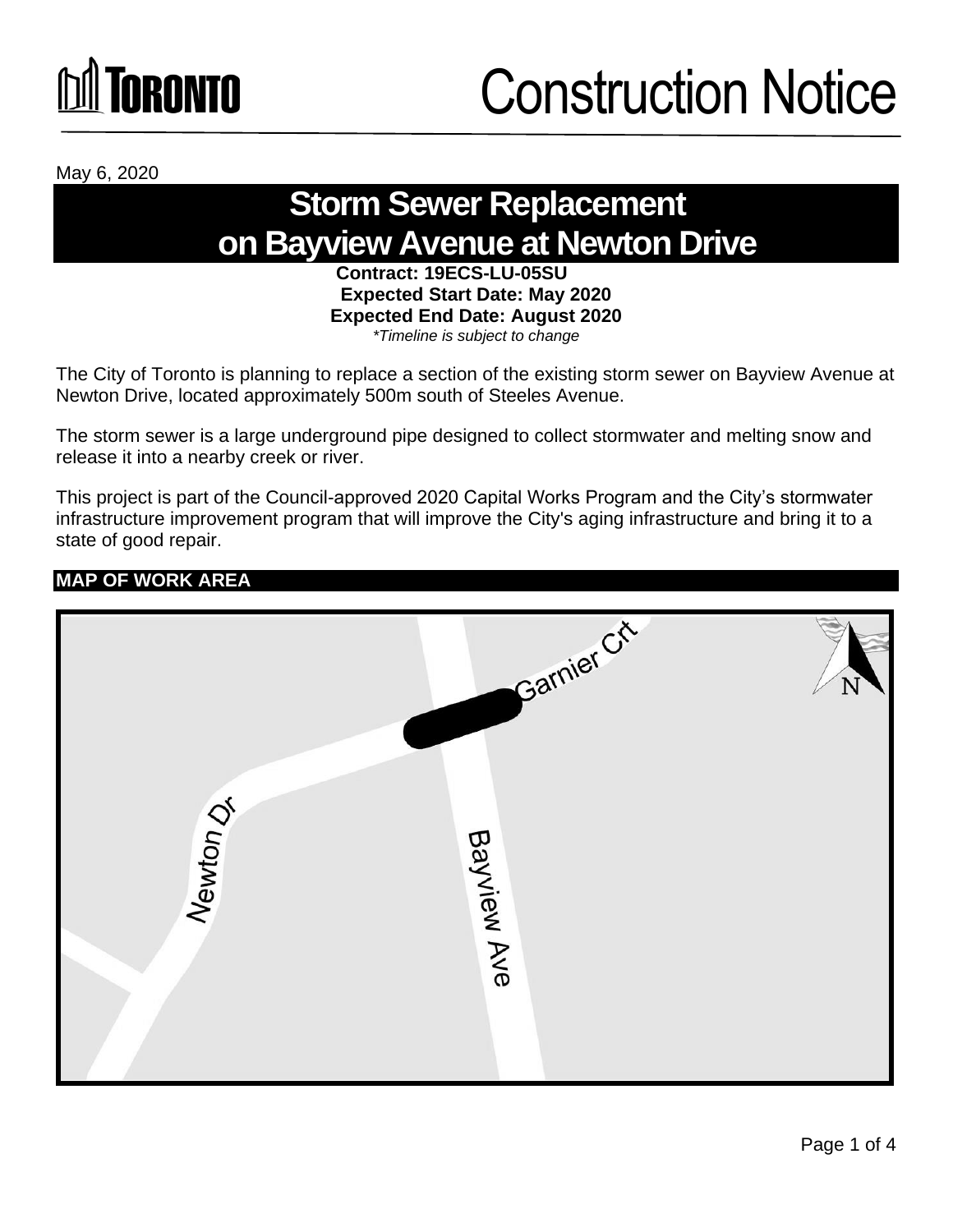#### **IMPORTANT INFORMATION ABOUT COVID-19 AND CONSTRUCTION WORK IN TORONTO**

The Province of Ontario has enacted a declaration of emergency to help contain the spread of COVID-19 and protect the public. A list of essential workplaces in Ontario was announced on March 23 and revised on April 3. As indicated on the list, City-led infrastructure construction has been deemed essential and this project will proceed. This construction is essential to ensure the City's infrastructure remain safe, in a state of good repair and able to meet Toronto's needs. For more information on the City's response to COVD-19 please visit [toronto.ca/covid-19.](http://www.toronto.ca/covid-19)

#### **WORK DETAILS**

The City's contractor will:

- Excavate the road and dig a trench to access and install the new sewer; and
- Restore all work areas with asphalt, concrete or grass when the underground works are complete.

#### **WHAT TO EXPECT DURING CONSTRUCTION**

- You may experience dust, noise and other inconveniences. The City will make efforts to reduce the impacts. We appreciate your patience.
- Property owners should remove items located within City property limits (boulevard), such as landscaping and / or decorative objects. If you have a sprinkler system within the boulevard, please contact the **Field Ambassador**.
- The City will not be responsible for damage to any privately owned items on City property.

|                                                                                  | Work Hours: Work will take place from 7 a.m. to 7 p.m., Monday to Friday, with<br>work after hours and on weekends as required.                                                                                                                                                                                                                                                                                                                                                                                                                                                                                    |
|----------------------------------------------------------------------------------|--------------------------------------------------------------------------------------------------------------------------------------------------------------------------------------------------------------------------------------------------------------------------------------------------------------------------------------------------------------------------------------------------------------------------------------------------------------------------------------------------------------------------------------------------------------------------------------------------------------------|
| $\begin{array}{ c c } \hline \hline \hline g & \hline \hline \hline \end{array}$ | <b>Pre-Construction Inspection:</b> Dom-Meridian Construction, under contract to the<br>City of Toronto, will survey all properties within 30 metres of the construction area<br>before construction starts. Participation in the survey is voluntary; however,<br>participating is important in determining if the construction caused damage. The<br>inspection will look at the exterior of all properties to verify existing conditions.<br>Affected properties will receive a separate notice to set up an appointment. All<br>inspection staff will wear photo I.D. and carry photo equipment for this work. |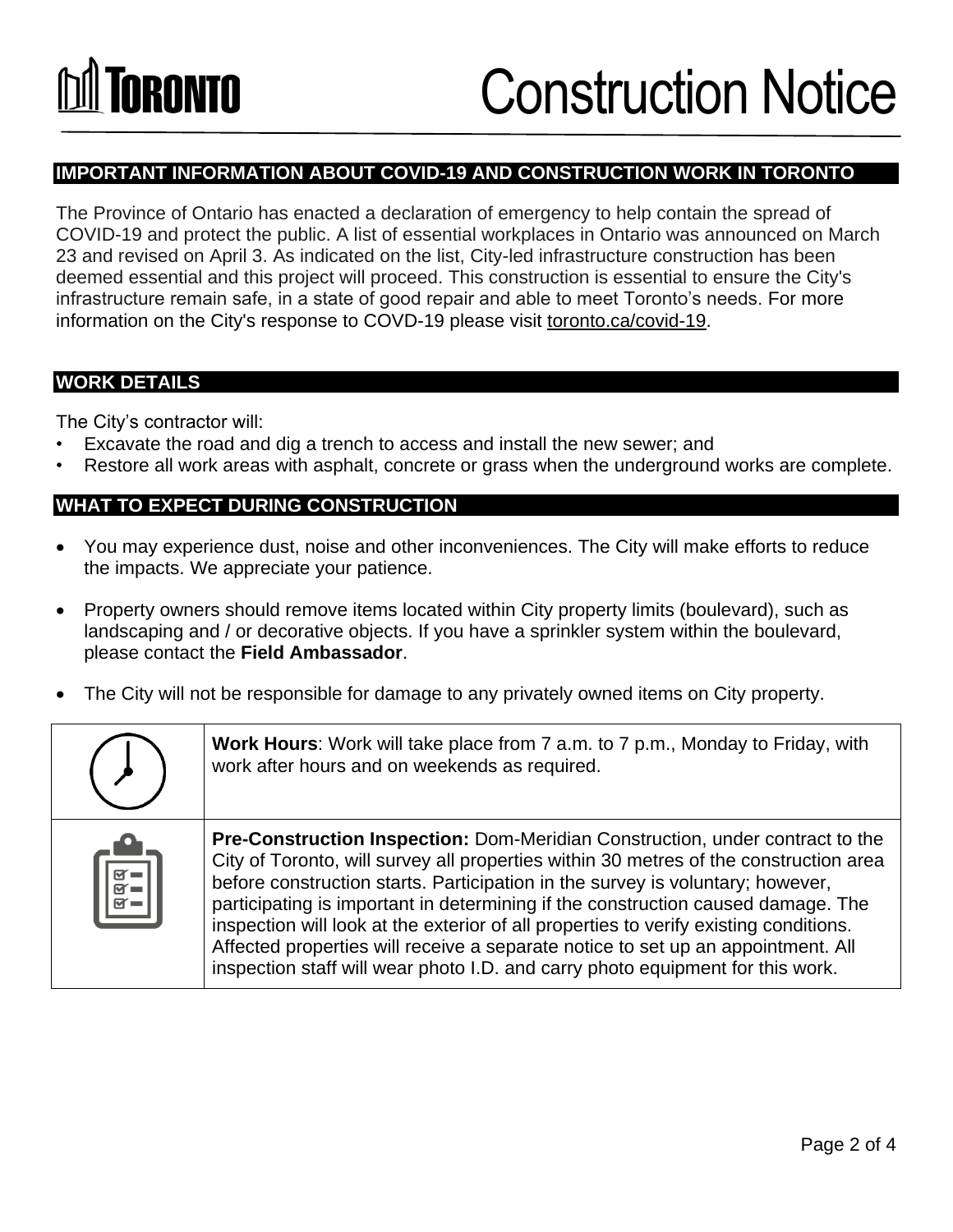# **DA TORONTO**

### Construction Notice

|  | Important information for owners of sprinkler systems / heated driveways<br>and private landscaping features. Property owners should remove items<br>located within City property limits (boulevard) to avoid damage.<br>This includes items such as landscaping (plants and pavers), decorative objects,<br>sprinkler systems or heated driveways. If you have a sprinkler system or heated<br>driveway, please contact the Field Ambassador listed below. |
|--|-------------------------------------------------------------------------------------------------------------------------------------------------------------------------------------------------------------------------------------------------------------------------------------------------------------------------------------------------------------------------------------------------------------------------------------------------------------|
|  | Road and Sidewalk Access: In order to complete the work in a safe manner,<br>there will be road and sidewalk restrictions within the construction work zone.<br>Access for emergency vehicles will be maintained at all times.                                                                                                                                                                                                                              |
|  | <b>Driveway Access:</b> The contractor will notify you of any temporary restrictions to<br>your driveway access. If your property has two entrances, one entrance will be<br>kept open at all times.                                                                                                                                                                                                                                                        |
|  | <b>Traffic Management:</b> Efforts have been made to manage traffic in the area for<br>the safety of workers, road users and residents. Road users should expect delays<br>and increased traffic on nearby main and side streets.                                                                                                                                                                                                                           |
|  | Traffic on Bayview Avenue will be reduced to a minimum of one lane of<br>traffic in each direction at all times.                                                                                                                                                                                                                                                                                                                                            |
|  | <b>TTC Service During Construction:</b>                                                                                                                                                                                                                                                                                                                                                                                                                     |
|  | The TTC bus stop will be temporarily relocated for the duration of construction. A<br>sign will be put up in the current stop location directing TTC users to the new<br>temporary stop.                                                                                                                                                                                                                                                                    |
|  | Accessible Accommodation: Residents who require accommodation (level<br>entry, longer notice, etc.) must contact the Field Ambassador to arrange for<br>access during the construction period.                                                                                                                                                                                                                                                              |
|  | Garbage and Recycling: Please follow your normal routine. If required, the<br>contractor will move bins to an appropriate location and return them. Please<br>ensure that you label your bins with your address.                                                                                                                                                                                                                                            |
|  | <b>Restoration:</b> The construction work area will be restored with sod and/or asphalt<br>where required. Interlocking bricks, flagstone on a granular base, or other similar<br>features that are removed from public and private property during construction will<br>be replaced. Lawn seeding and/or laying of sod will be done as needed during<br>ideal growing seasons only - in the spring (April to June) and fall (September to<br>October).     |